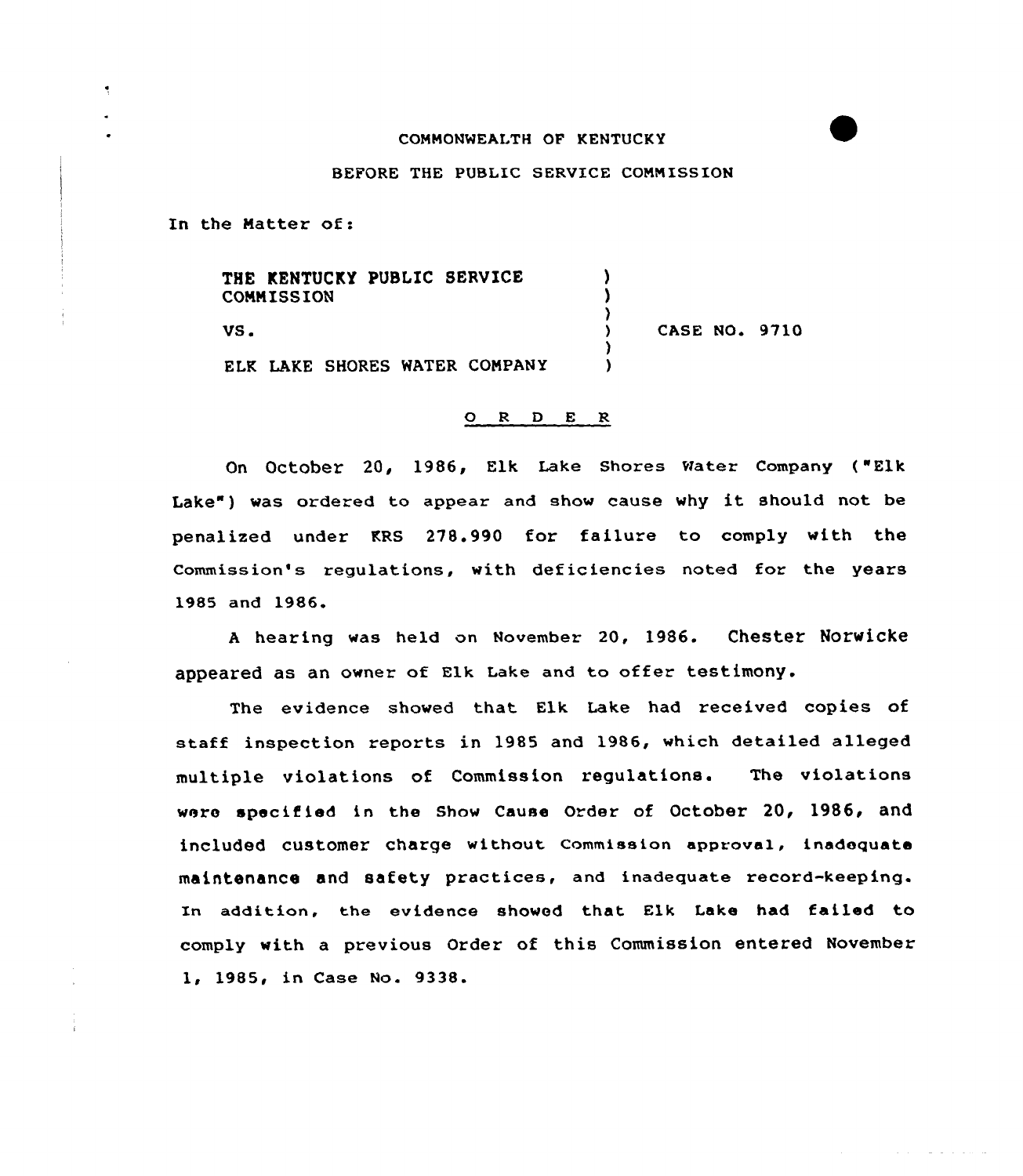Elk Lake admitted violation of the items listed in the Report of Reinspection dated Qctcber 9, 1986, attached as Appendix <sup>A</sup> of the October 20, 1986, Order. Mr. Norwicke testified that Elk lake lacked the necessary funds to correct the deficiencies listed and to comply with Commission rules and regulations, but that he was not aware of the Commission's Order in Case No. 9338. Elk Lake's admitted failure to observe Commission regulations over a period of more than two years represents a pattern of conduct which the Commission cannot accept.

## FINDINGS AND CONCLUSIONS

l. The violations of Commission regulations have persisted for an extended time, even though Commission reports of inspections have put Elk Lake on notice of those violations, and even though Elk Lake has made representations that prompt corrective action would be forthcoming.

2. The following allegations of violation have been admitted or unrebutted:

a. Elk Lake has no master meter to measure the quantity of water produced as required by Section <sup>7</sup> (l) of 807 KAR s:oee.

b. The 1DO,OOO-gallon storage facility is in need of inspection and cleaning as required by Section <sup>23</sup> {5){a) of 807 KAR 5:OD6 and Section <sup>4</sup> (4)(a) of 807 KAR 5:066.

c. Pressure surveys are not being performed as required by Section 6 (3) of 807 KAR 5:066.

 $-2-$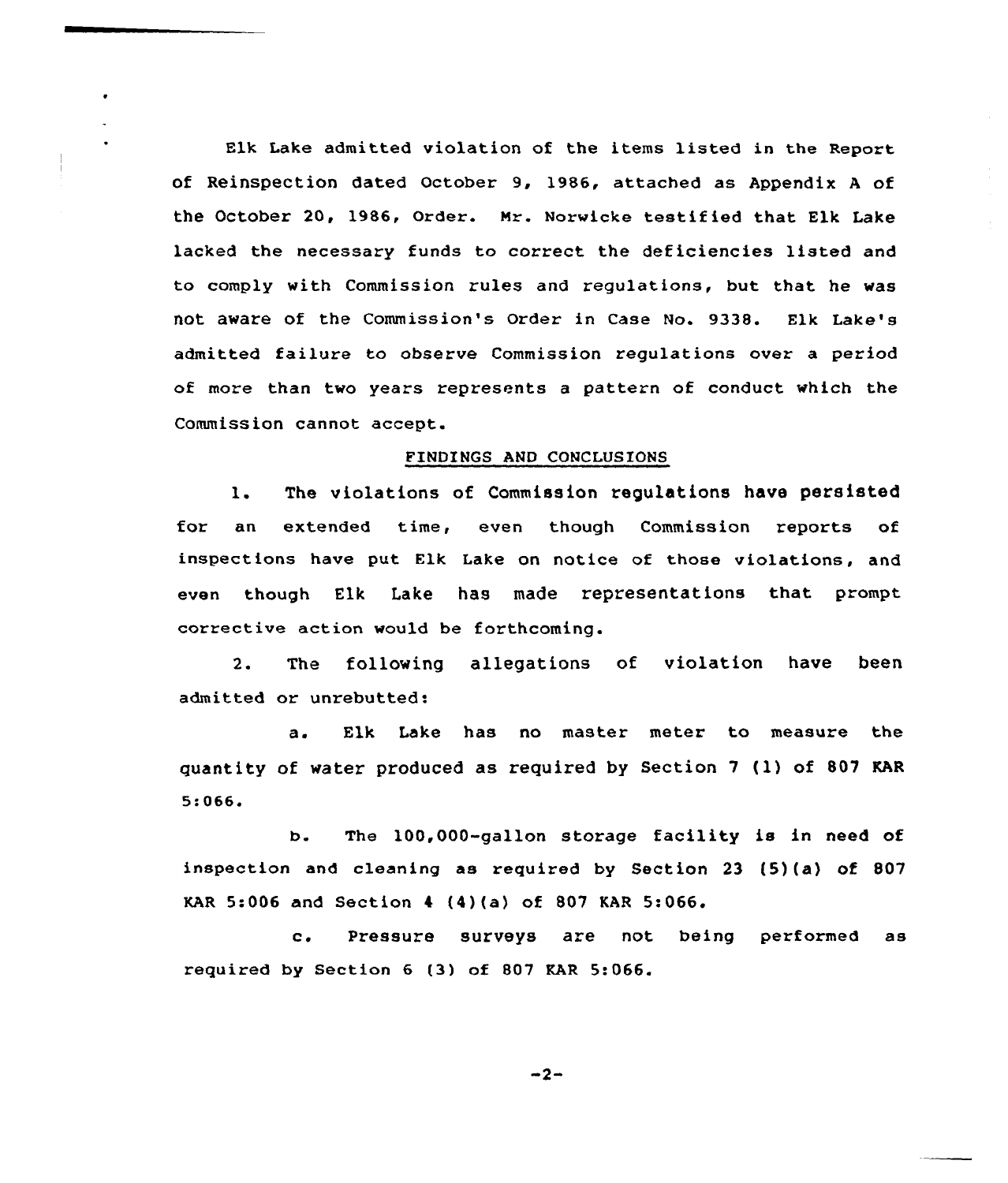d. Elk Lake does not flush dead-end lines as required by Section 9 (2) of 807 KAR 5:066.

e. Elk Lake has no meter-test program or meter history cards as zequired by Section 13 and Section 15 of 807 KAR 5:006.

f. Elk Lake has no standby pumping equipment for failuze of the primary pumping facilities, as required by Section <sup>5</sup> (3) of 807 KAR 5:066

3. The violations set forth in the preceding paragraph have been of an extended duration.

4. Elk Lake is charging a S250 connection fee for new customers, in violation of Section l9 (3)(a) of 807 KAR 5:066.

5. The Commission is aware of the seveze impact fines and penalties may have on small water utilities and their ratepayers. However, in this case a fine should be assessed.

IT IS THEREFORE ORDERED that:

 $\bullet$ 

l. Elk Lake shall immediately correct all violations enumerated in numbezed paragraphs 1, 2a through 2f, and 4, of the above findings.

2. A fine of \$500 is levied against Elk Lake, one-half of which is due and payable within 30 days after receipt of this Order; and the remaining one-half due and payable 90 days from the date of this Order, unless Elk Lake demonstrates to the satisfaction of the Commission that it has remedied all violations heretofore communicated to Elk Lake. All payments shall be by certified check or money order, made payable to the Kentucky State

 $-3-$